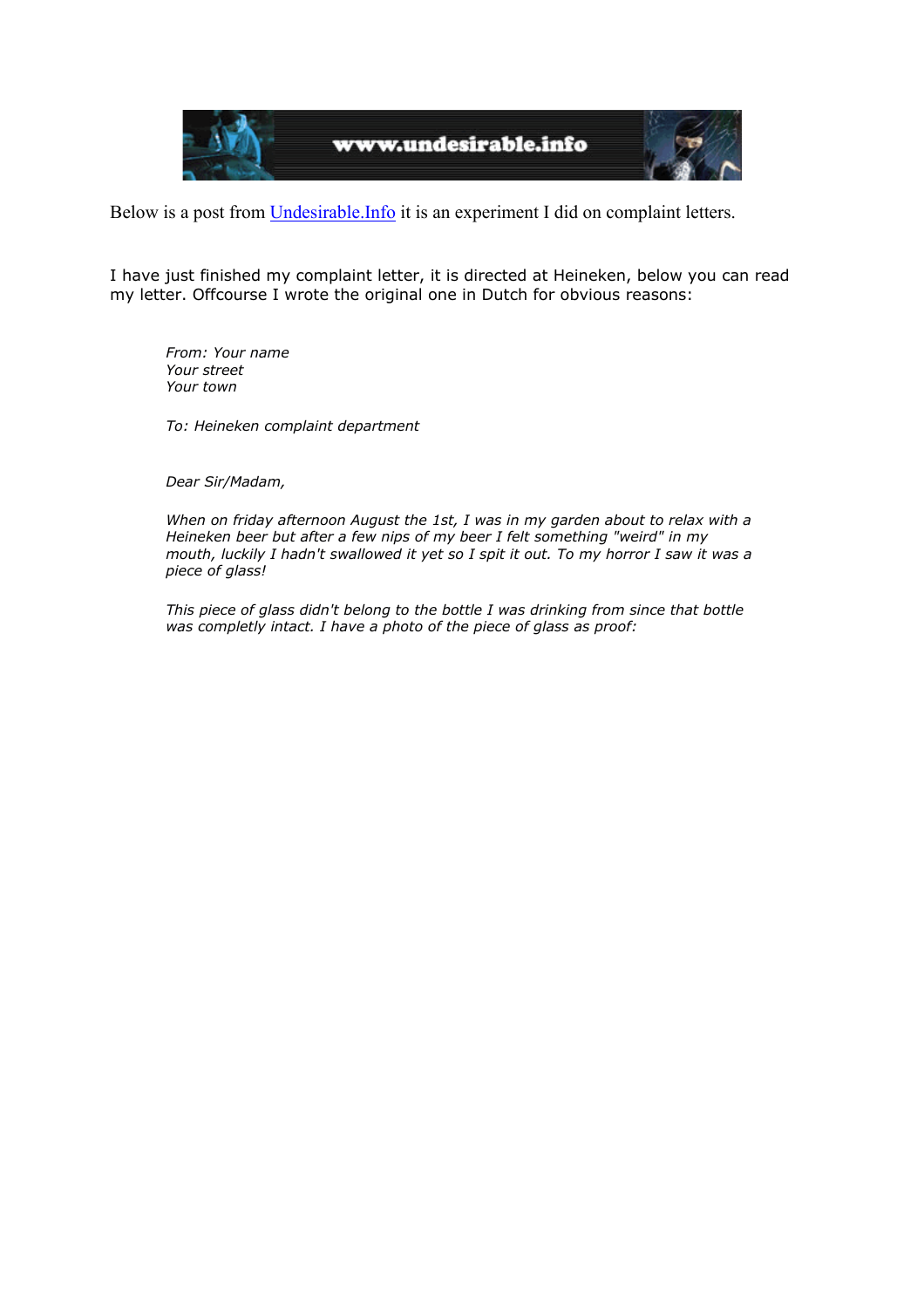

*I have also taken a picture of the back of the beer bottle containing information that could be usefull to you:*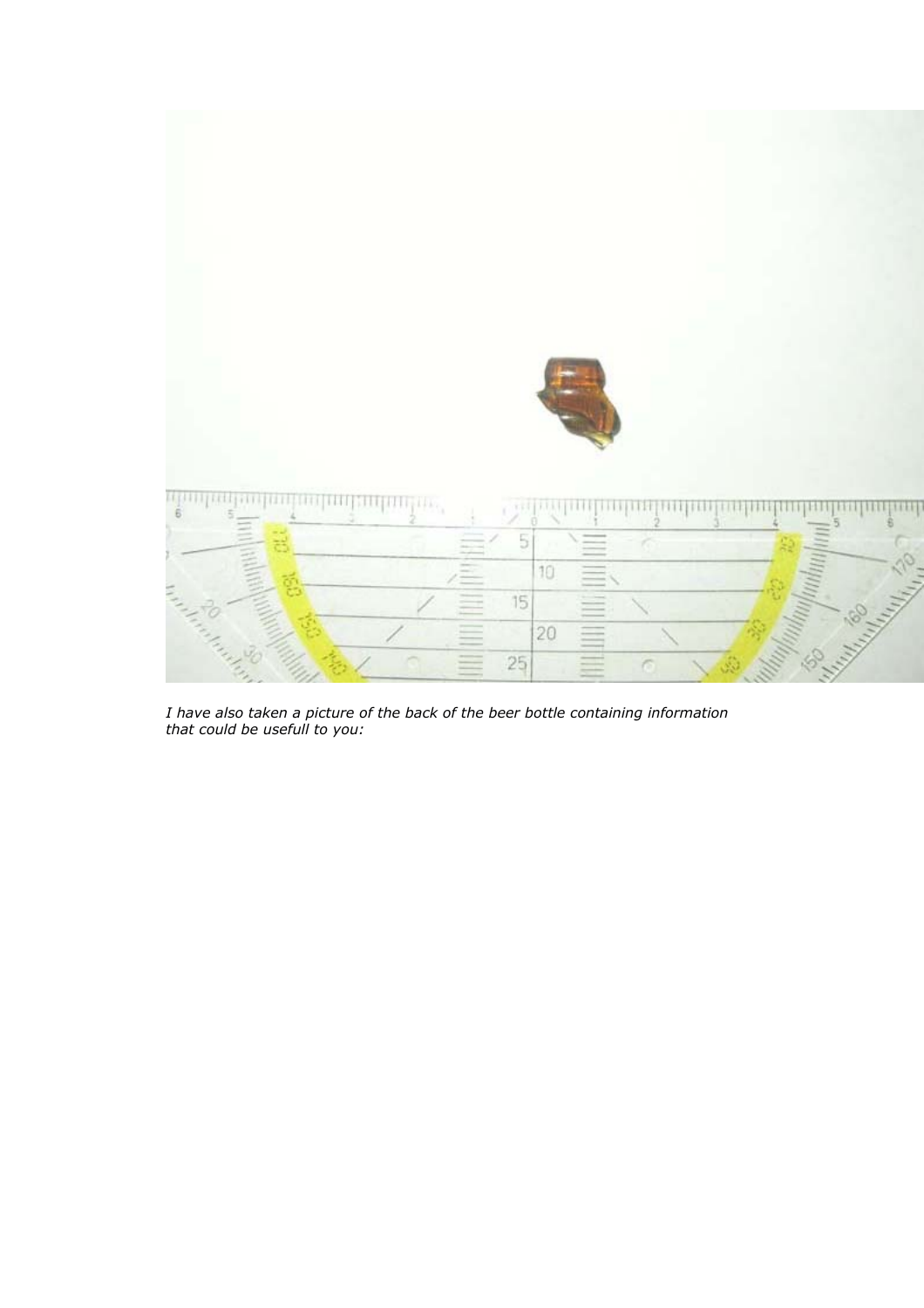

*I hope this information helps you solve this problem, also I would like compenstation for what has happend, becouse if I had swallowed the glass I would be likely to have ended up in the hospital. I am not sure if I should report this to Consumers Alliance, I look forward to your reply.* 

*With kind regards,* 

*Your name* 

That was my letter, below you can see a photo of my letter, a floppy disk containing the photo's, the backside of the bottle (paper) and last but not least: the piece of glass I used.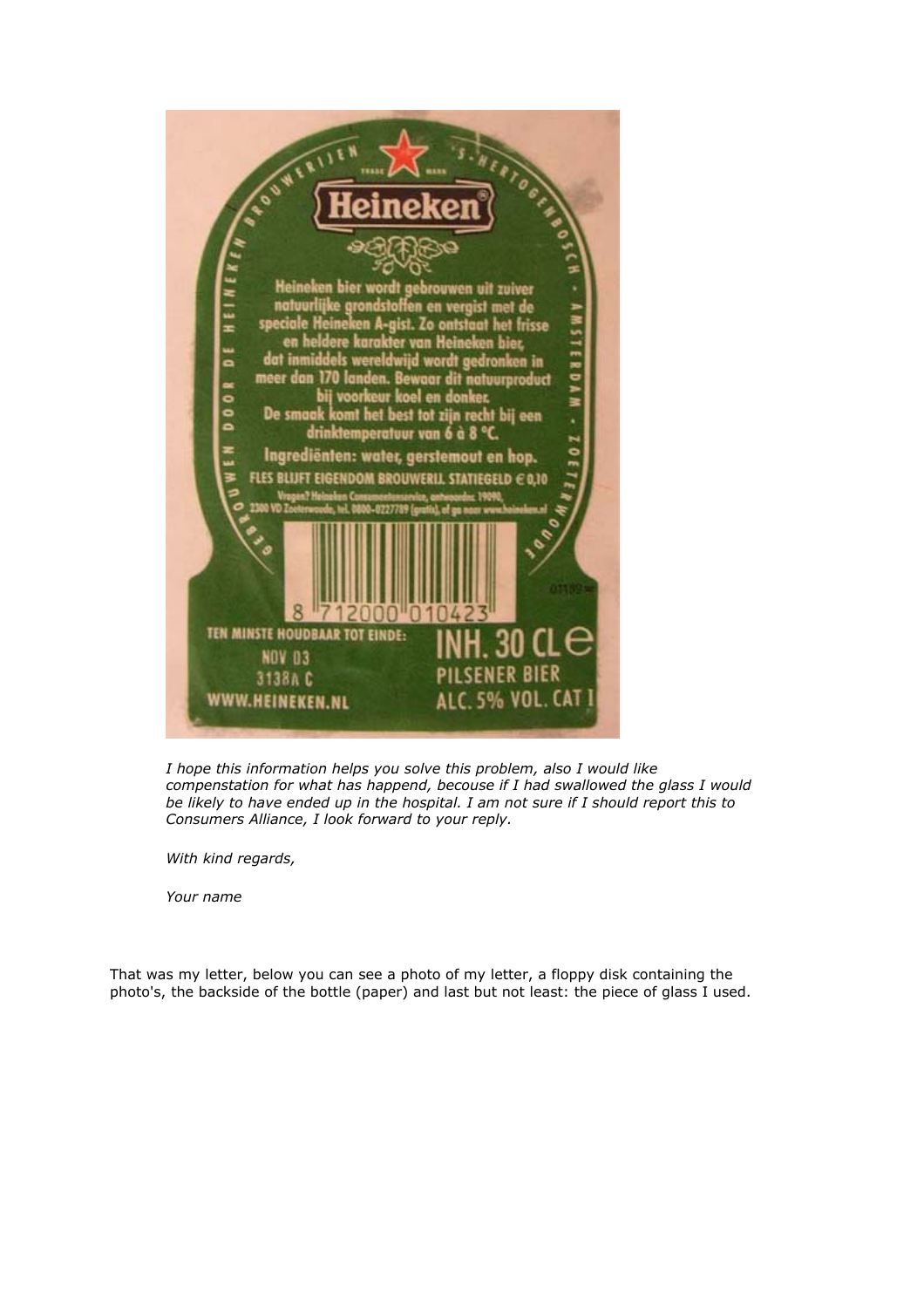

I have mailed it today, but I don't know when to expect a answer back from them. But when I get an answer, and hopefully a bunch of goodies, I will let you know.

Below are the results:

Whoohoo! I got a box from the Heineken company today

I have taken 3 photo's of the stuff they send me, but ill list them first:

- 1: A letter in which they apolagize
- 2: A little box with 12 Heineken glasses.
- 3: A weir bottle opener (the green thing on the photo)

4: And if I supply my bank acount number they will transfer 10.79 Euro's to my acount (the price of a crate of Heineken)

Picture1: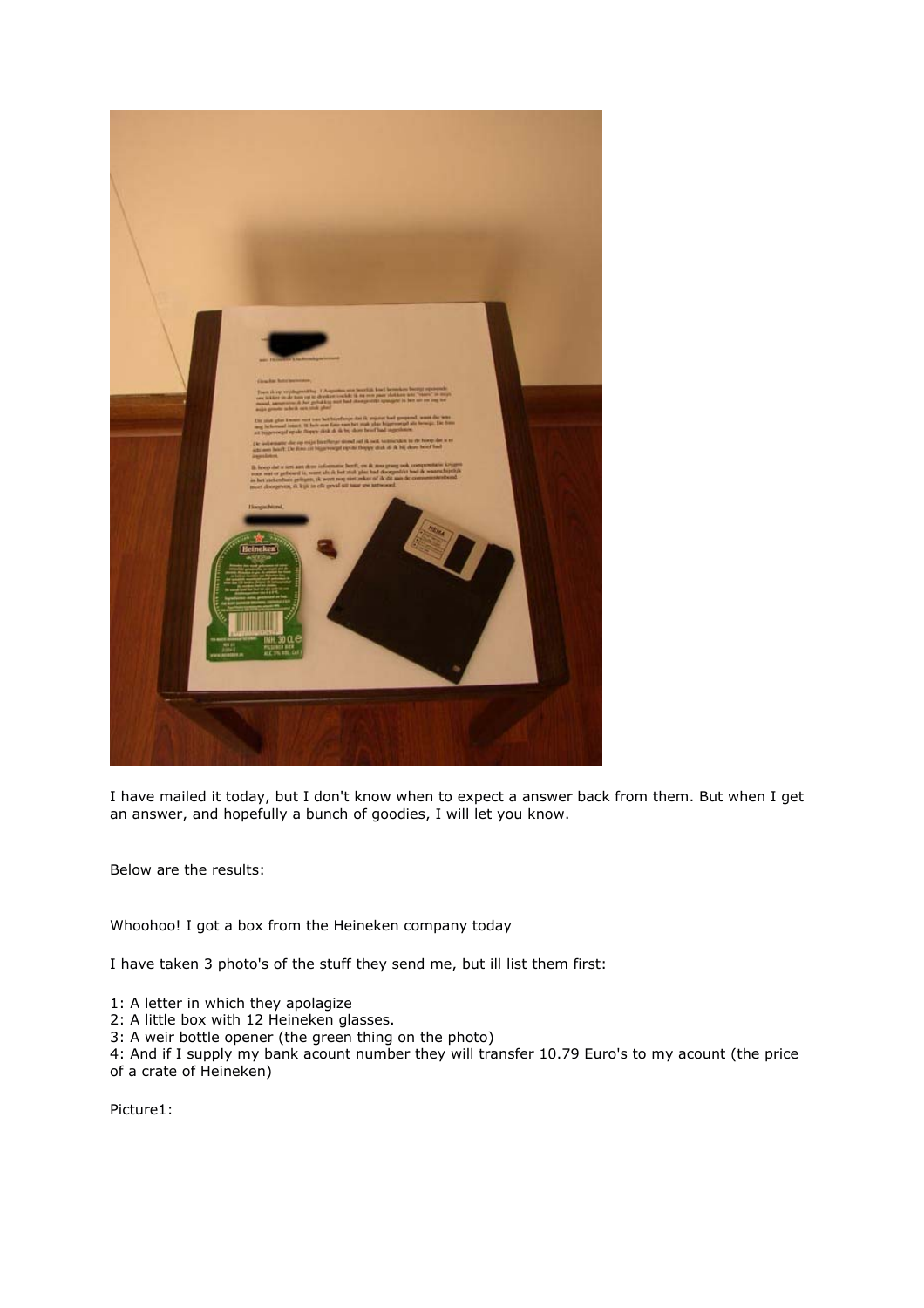

This is the box they sended me, I already opend it before I took the picture.

Picture2: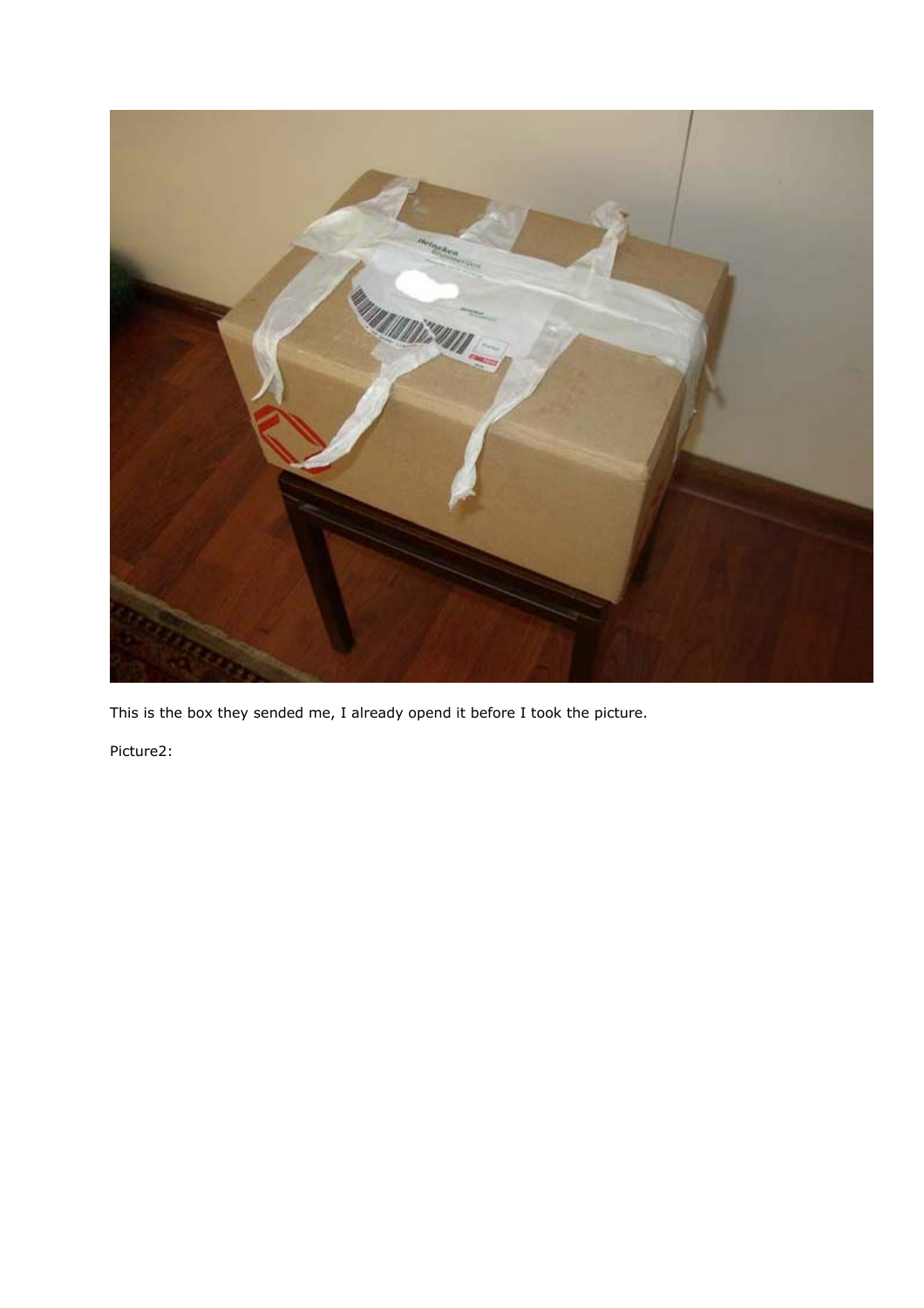

Here you see the stuff that was in the big box.

Picture3: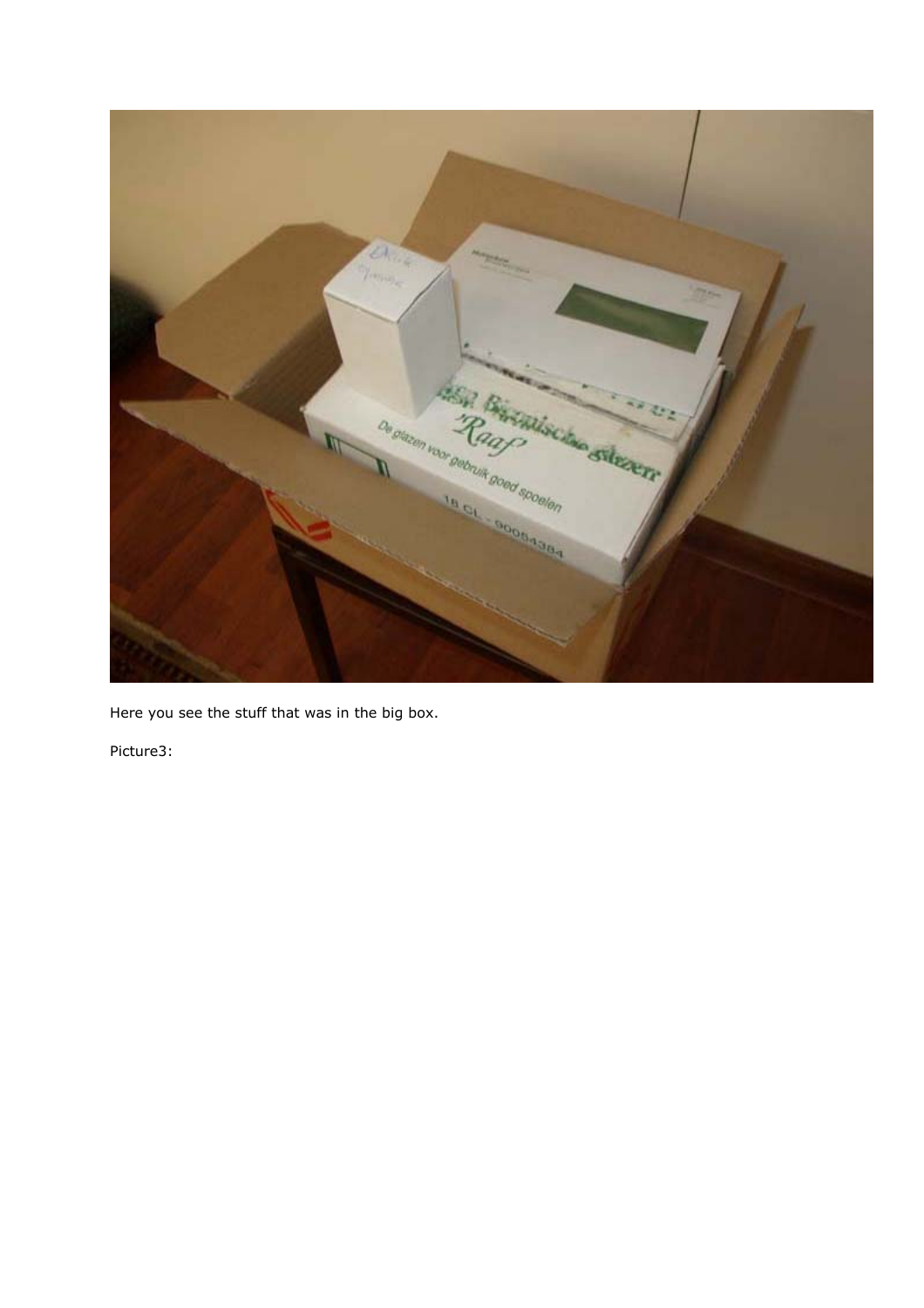

Here you see all the goodies, on the left you see the letter I received, in the middle you see the box with the Heineken glasses (there are also 2 glasses in front of it), and on the right you see the weird bottle opener.

Now here under I will translate the letter I received from them:

## *Dear Sir,*

*You wrote us a letter about a bottle of Heineken beer, in which you found also a piece of glasss instead of beer. We offer you our sincere apolagies.* 

*This is offcourse not the way it is ment to be.* 

*Every bottle when it is returned to the brewery is thoroughly cleaned. They go several times through a washing machine in which they are cleaned with hot soda water. After this process the bottles are checked with special equipment to see if nothing is left behind.* 

*That after all these preventive measures your bottle got through this is offcourse not acceptable.* 

*We take your letter very seriously and you can be assured that we have taken the necasery precoutions to make sure that this never happens again. After all Heineken is known for its quality, and there musn't be any doubt about that.* 

*We apreciate that you have taken the effort to inform us of this problem and for this we give you a gift. (the stuff listed above, Dutch)*